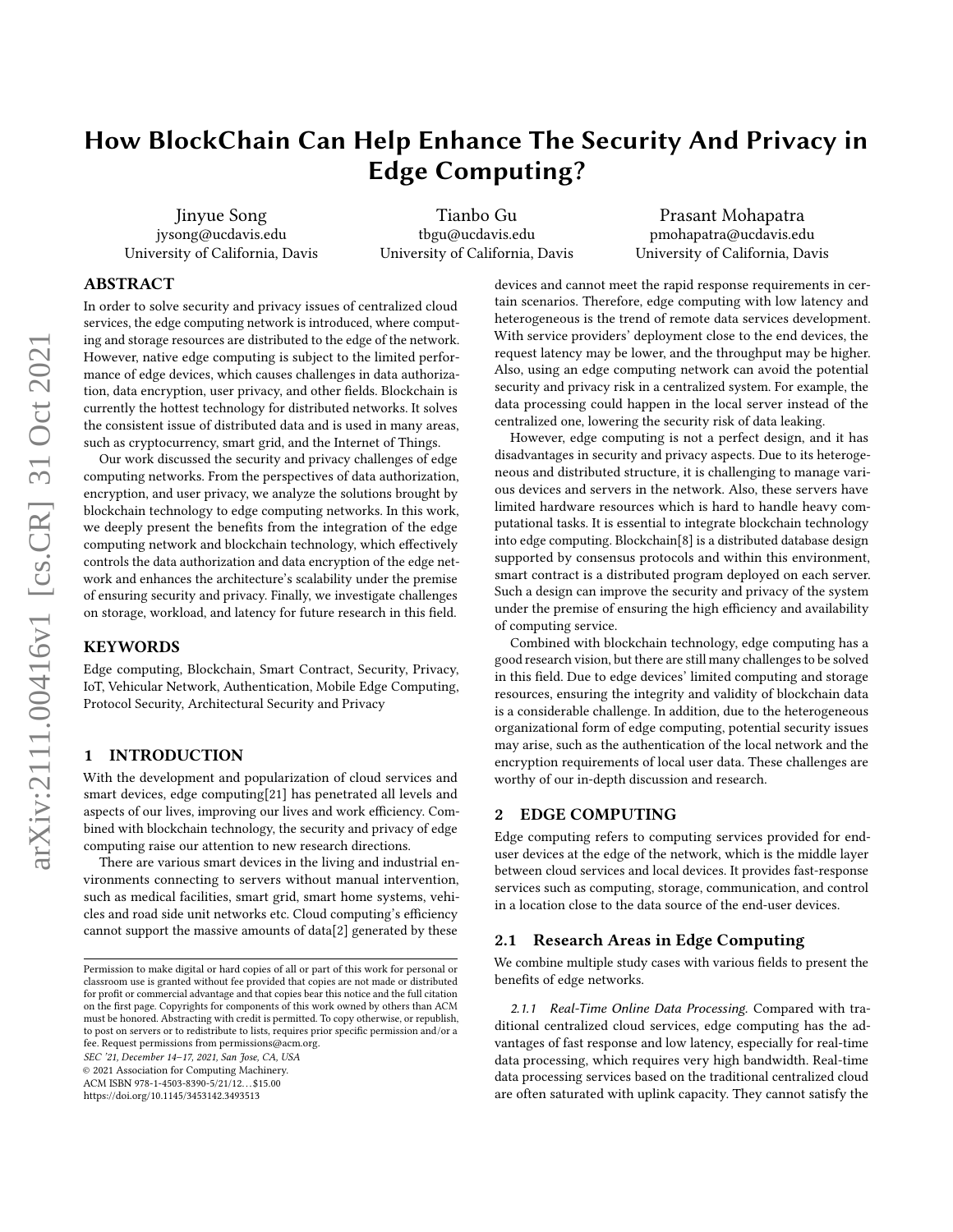transmission of large chunks of data, such as high-definition video, which affects the performance of the analysis service. Wang[\[26\]](#page-5-3) proposed a bandwidth-efficient real-time video analysis mechanism for drones, which filters frames, adjusts learning models, and reduces bandwidth usage. Zhou[\[34\]](#page-5-4) provided a locally virtualized CPU/GPU cluster for high-quality graphics in a real-time online game, which has 14 to 38% better performance in the evaluation.

2.1.2 Internet of Things. Combined with edge computing, IoT frameworks can meet the needs of fast deployment and high-speed response and solve the problems of limited storage space and insufficient computing power of IoT devices. Compared with centralized cloud services, edge computing can efficiently process data generated by IoT devices promptly while avoiding the large amount of data transmission required by cloud services.

Chen[\[5\]](#page-5-5) proposed an industrial-level IoT manufacturing architecture based on edge computing. This architecture uses the timesensitive network (TSN) protocol to manage time-sensitive task data at the network level. Also, sensing devices are close to the factory infrastructure, and the computing and storage nodes in the edge network are used to dynamically adjust the execution strategy of the factory facilities according to the sensor status.

2.1.3 Vehicular Networks. When the vehicular network uses cloud services to perform computing tasks between vehicles, there will be problems with network latency and high transmission overhead. Especially when vehicular network data has an explosive growth, cloud services cannot achieve real-time data analysis and feedback, which brings potential safety problems to vehicles in motion. Edge computing provides an alternative solution to deploy computing and storage services near the vehicles[\[32\]](#page-5-6), reducing latency and saving energy consumption.

2.1.4 Computing Node and Task Management. Scalability is one of the advantages of edge computing networks. Traditional cloud computing has a centralized management node responsible for the data and task scheduling of all devices in the network. When the size of the cloud network scales up, this centralized management node will become the bottleneck of system performance. The cloudlets[\[1\]](#page-5-7) design of edge computing leaves local data for local processing, which cuts down the cloud's bandwidth usage by three to six orders of magnitude while also providing low-latency and high-bandwidth services. This design can introduce more edge nodes while the marginal cost increase is minor, ensuring the system's scalability.

Within one cloudlet, the performance of devices varies greatly, and each cloudlet has different operating status and conditions. A virtualized environment[\[3\]](#page-5-8), such as a container, can be used for these various cloudlets and manage in a unified manner. The optimized algorithm[\[13\]](#page-5-9) enables the edge network to expand its structure while ensuring stable device management.

#### <span id="page-1-0"></span>2.2 Security and Privacy in Edge Computing

2.2.1 Benefits: User privacy and data security are very worthy of attention. Centralized cloud services have brought growing concerns about this field. When raw data is sent to the cloud, it is out of the control of users and organizations. For example, the security camera contains the user's facial information, the online shopping

record reflects the user's financial status, and the factory's electricity consumption represents its production status. The centralized server cannot guarantee the whole data security when it is attacked by hackers or misused by third parties.

Edge computing provides an alternative to protecting data[\[31\]](#page-5-10). The data from the edge device can be encrypted first, where the representative encryption algorithms include: AES[\[18\]](#page-5-11), RSA[\[17\]](#page-5-12), and other encryption approaches[\[4\]](#page-5-13). For distributed edge networks, identity authentication[\[15\]](#page-5-14) is another method to protect data, regulating access rights and avoiding illegal access to sensitive data.

2.2.2 Challenges: But relying only on the framework of edge computing, many security and privacy challenges still need to be studied and resolved in depth. First, many IoT devices and sensors in the edge network may have low accuracy, so abnormal and malicious data collected is a significant challenge. Then, because of the heterogeneous design of the edge network, the computing nodes and devices are very diversified, resulting in a coarse degree of data access management, and malicious access may penetrate the core of the edge device. Unverified computing nodes joining the network may hack user data and disrupt the operation of the edge network. In addition, due to the performance limitations of edge nodes, these devices cannot resist network attacks, such as man-inthe-middle attacks and denial of service attacks, which leads to the paralysis of the edge network and loss of stability.

Attacks and issues that threaten privacy and security often occur in three aspects of edge networks: aiming specific data nodes, aiming data transmission, and model synchronization among nodes and edge clouds. For these three aspects, we will analyze the solutions with representative cases in section [4.](#page-2-0)

## 3 BLOCKCHAIN

Blockchain is a fiery research and application field. It is an encrypted distributed anonymous ledger system[\[8\]](#page-5-2) recording transactions between participants, which solves inconsistent information consensus in a distributed network, such as the Byzantine Generals problem. Based on the blockchain platform, smart contracts have realized decentralization, automatic execution, and other functions, enriching the research and application of the blockchain field—for example, cryptocurrency combined with blockchain technology, Bitcoin, and Ethereum.

## 3.1 What Security and Privacy Benefits introduced by Blockchain?

Blockchain technology builds a credible interaction method between untrusted computing nodes, which fits in the distributed structure of edge computing. It removes the dependence on centralized management nodes and supports data privacy and security through encryption and consistency mechanisms such as Proof-of-Work.

The framework of an edge network generally has three layers: the bottom layer is composed of small sensors and devices, the middle layer contains servers with limited data processing and storage capabilities close to the data source, also known as cloudlets, and the upper layer is composed of large data centers. Due to the high computing cost of the blockchain consensus algorithms and the limited performance of the small underlying devices, the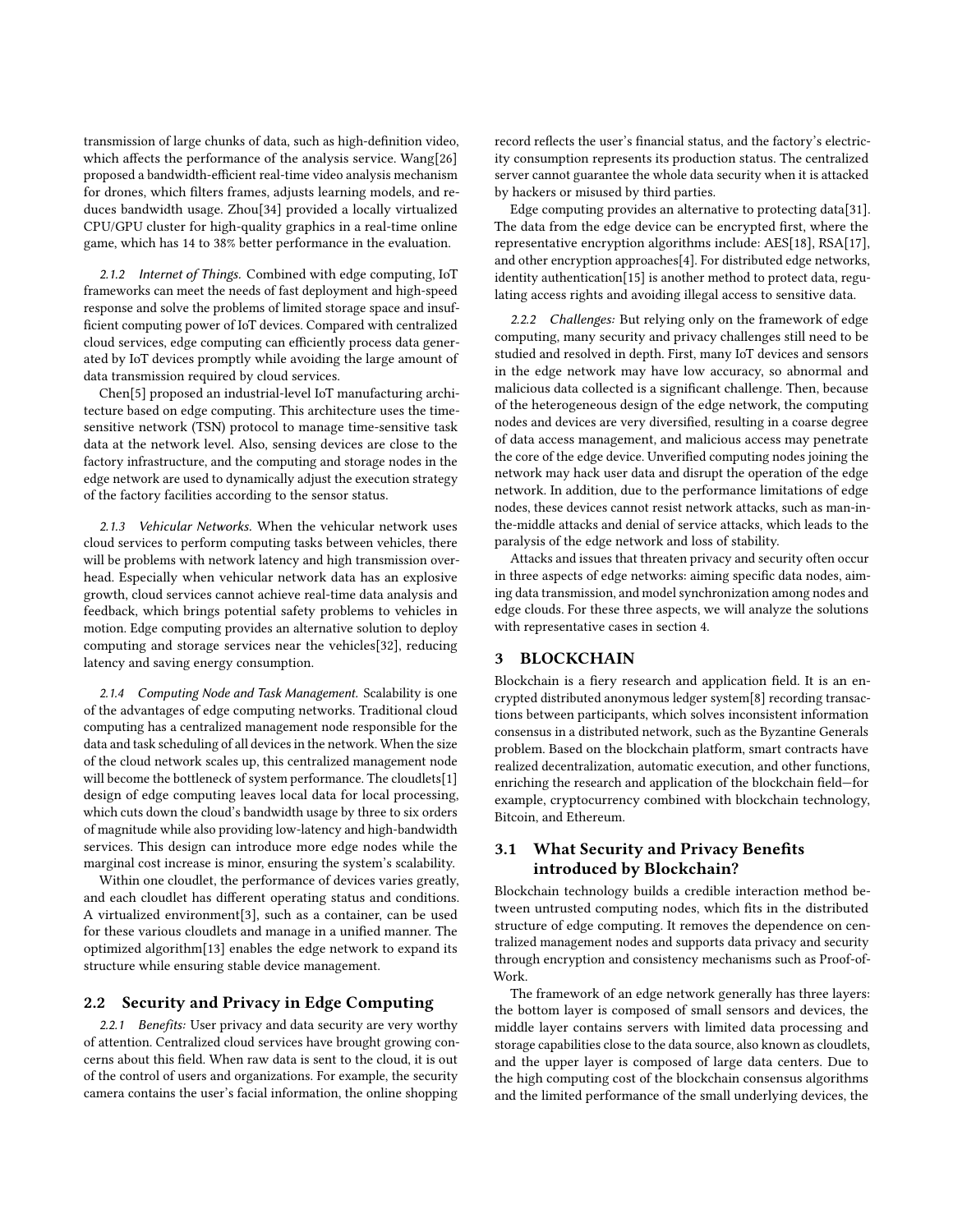blockchain is generally deployed among multiple cloudlets in the middle layer to form a consensus and ensure data security.

About the security and privacy issues mentioned in section [2.2,](#page-1-0) we show how blockchain technology can resolve these threats in edge computing networks. When a single edge device or computing node is hacked to broadcast malicious data, these polluted data will not be transmitted through the network since most nodes and devices use the blockchain's distributed ledger to verify and identify the malicious data. Similarly, the read-write permissions can be recorded on the blockchain blocks without a centralized management to verify access permissions, so users and local nodes can have the same knowledge of the global data access from each server. The program operation deployed among nodes can be automatically executed through the decentralized smart contracts, without a central node to trigger.

## 3.2 Research Areas Benefiting from Blockchain in Security and Privayc Perspective.

In this section, we summarize some areas where blockchain technology is utilized and combine study cases to analyze the improvements that blockchain technology brings to edge computing.

3.2.1 Internet of Things. Due to the lack of trust between IoT devices and computing nodes, building a trusted relationship within this network is challenging. The distributed ledger of the blockchain is a feasible solution. For example, the device's identifier and mac address will reveal its model number and location[\[9\]](#page-5-15). This sensitive information can be encrypted and recorded in the immutable block; it protects the device's privacy, and at the same time, it allows other peers to verify the device's identity through the encrypted data extracted from the block, which maintains a trusted communication relationship in an untrusted network.

On the other hand, a decentralized and automatically executed smart contract can process the IoT's program operations without support from a centralized control node[\[24\]](#page-5-16). Then, the output generated by the smart contract will be stored in the block. This design ensures consistent program operations and outputs, avoiding suspicious execution and providing data security.

3.2.2 Vehicular Cloudlet. The biggest difference between vehicles and other types of Internet of Things lies in vehicles' high mobility and Spatio-temporal sensitivity. It is very challenging to maintain the data integrity and accuracy of moving vehicles. With the help of the roadside unit, vehicles can quickly join the network, perform encrypted communications, and synchronize valid vehicle information[\[16\]](#page-5-17) with the blockchain consensus mechanism. This procedure ensures that vehicles can maintain data consistency, avoid data loss, and ensure data integrity and validity.

3.2.3 Payment and Loan. Digital encryption currency is the most significant application of blockchain technology. However, the mining work and transactions of digital currencies are processed on traditional networks and servers. The introduction of edge computing frameworks increases the mobility and economical property of the system.

The deployed smart contract can automatically execute computing resource transactions and currency lending[\[24\]](#page-5-16). Because of its transparency in data and execution, developers can analyze the

<span id="page-2-1"></span>

Figure 1: General blockchain based edge computing framework.

contract's operating status and financial costs. In addition to combining game theory and Nash equilibrium theory[\[33\]](#page-5-18), the system can make optimal decisions with minimum costs.

3.2.4 Privacy-preserved Tracking. The tracking function can describe the user's movement trajectory, allowing the system to learn more data and accurately predict the overall users' movement trend. But directly uploading the user's raw data to the system will expose privacy, so additional mechanisms are demanded to reduce the data's sensitivity while maintaining its accuracy.

The anonymity of users in the blockchain environment is the key to protect user's privacy and the decentralized and automatic execution smart contract is the core to avoid malicious operations. Using blockchain technology for traffic tracking[\[28\]](#page-5-19) can protect the location privacy of vehicles while collecting travelling history on a decentralized transportation network. The recent coronavirus infection tracking is also a hot field. Unlike the centralized management of the user's infection status and travel path, the blockchain-based decentralized system[\[23\]](#page-5-20) can ensure users' anonymity by randomization mechanism, and its smart contract guarantees the virus transmission path data is accurate and secure saved in the block.

## <span id="page-2-0"></span>4 SECURITY AND PRIVACY ENHANCEMENT IN EDGE COMPUTING VIA INTRODUCING BLOCKCHAIN.

Figure [1](#page-2-1) shows a general structure for the edge computing framework based on blockchain technology, which may have three layers: the user layer at the bottom comprises the edge devices as the data source, and the edge layer in the middle is the edge node with limited computing and storage capabilities. In most designs, they undertake the work of blockchain miners and ensure the synchronization of blocks and the execution of smart contracts, and the cloud layer on the top is a large data center that provides cloud services.

In general, a blockchain-based edge computing system has the following working procedure. Firstly, the bottom edge devices provide activity data, including the interactions between peers and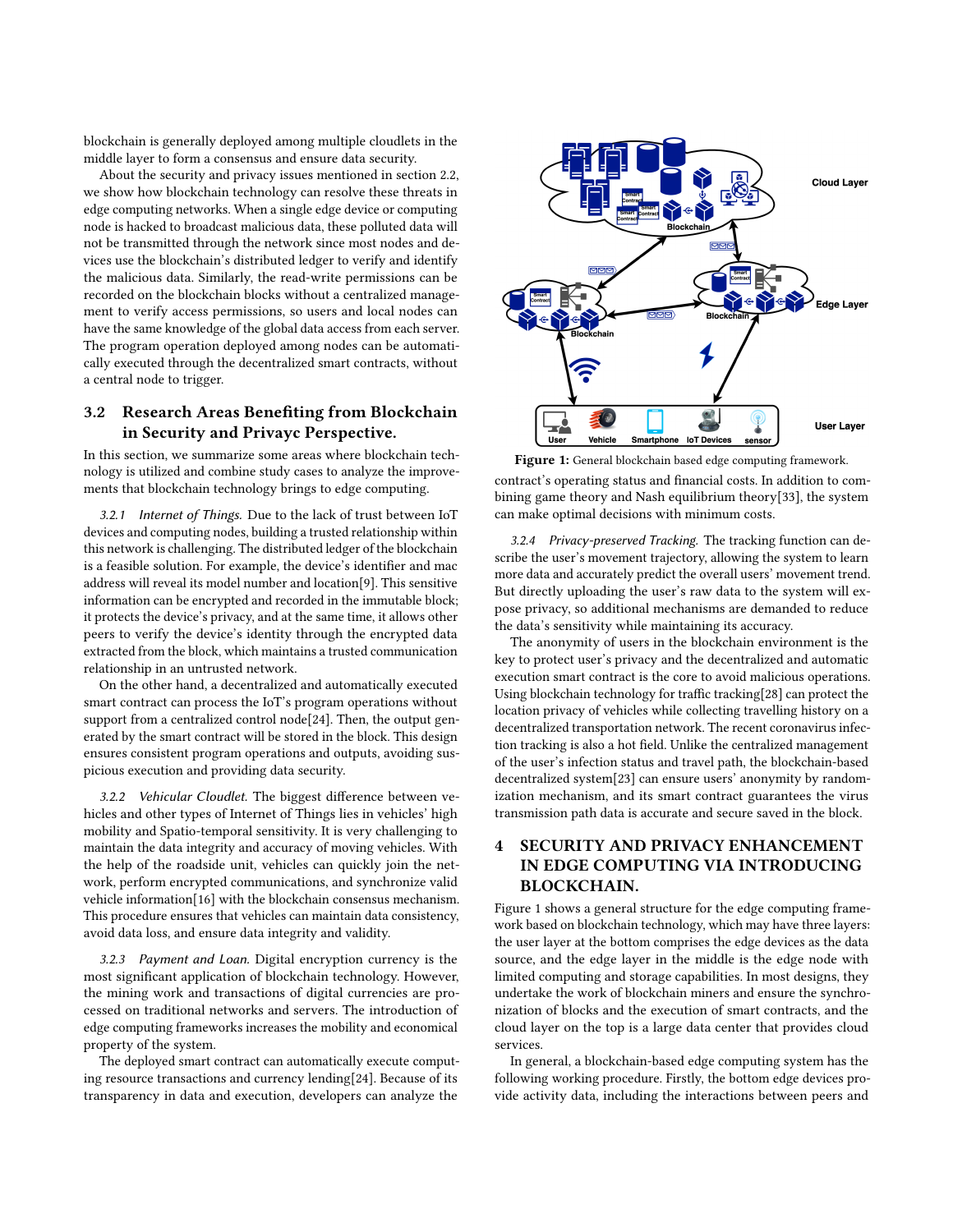between edge nodes. Then, the middle edge node verifies these data and writes them into blocks based on the blockchain consensus mechanism. After that, the large-scale data center on the top layer does the necessary structural analysis and management. We will analyze the feasibility and benefits of the blockchain-based edge computing system from the security and privacy aspects.

#### 4.1 Anonymity

In an untrusted distributed edge network environment, anonymity is an essential approach to protecting the identities of devices and users. The device can rely on smart contracts to verify its identity while using the edge node server as an information transmission intermediary without exposing its identity to the server. This general design is vital for stable and secure communication between the devices and regional cloudlets in the edge network.

In the edge network, the data of the underlying device is provided to the upper nodes. The underlying device's identity information should not be exposed to other insecure networks. There is a framework[\[25\]](#page-5-21) to centralize and register these underlying devices in the first-level edge device, then it manages the communication and computation among these underlying devices. However, such a scheme makes the level one edge device the local registration collector in the edge network. Once the collector leaks these identities, the anonymity of the locally registered devices will not exist.

Blockchain can provide anonymity to the system and hide the identity of devices in the edge network. Wang[\[27\]](#page-5-22) proposed an anonymous identity verification protocol based on the blockchain. The edge unit is registered and verified with the registration authority to ensure that the edge units' identity information will not be exposed in the untrusted network.

#### 4.2 Authentication

In the edge network environment, the data generated by devices will interact across regions, which inevitably needs to verify the identity of the devices and manage their data read and write permissions. These records are written on the blockchain, and the smart contract executes the device's identity verification to ensure the security of the data in the edge network.

In the protocol designed by Wang[\[27\]](#page-5-22), the registration and data authorization of the edge unit depend on the execution of the smart contract. Only the registration authority can associate the real identity of the device with the public key, so the authorization and communication between the devices are guaranteed secure.

The dynamic domain name resolution strategy proposed by Guo[\[7\]](#page-5-23) provides services for edge authorization in the system. The edge terminal's domain name-related information is stored in the blockchain, and the communication between the terminals is supported by an asymmetric encryption algorithm based on elliptic curve cryptography. Similarly, the lightweight blockchain-based identity verification protocol proposed by Jangirala[\[10\]](#page-5-24) allows devices to authenticate each other and establish a session key, which technically guarantees the anonymity of user identities.

#### 4.3 Mobile Edge Computing

Mobile edge computing is a novel research field for security and privacy. Edge computing nodes must balance the performance of offloaded computing tasks and the security of local data processing. Excessive data processing requests or other attacks should not cause incomplete data transmission from the mobile edge node, thereby losing data security and user privacy protection.

Xu[\[30\]](#page-5-25) combines blockchain technology to provide a feasible resource allocation scheme for computing offloading, which optimizes energy consumption, task offloading time and maintains load balance while ensuring the data integrity and security of edge computing offloading. Similarly, Song[\[23\]](#page-5-20) provides a COVID-19 infection tracing framework based on the smart contracts to monitor the location's infection status. In this design, the smart contract group balances the workload between local and upper-level contracts for user check-in requests, reducing network traffic.

#### 4.4 Protocol Security

The blockchain-based protocol design involves more complex and practical security issues. A protocol design cannot meet all scenarios and requirements. For example, it is challenging to guarantee the untraceability of identity in a protocol while it is lightweight. Therefore, we will analyze the security solutions of the protocol in combination with specific scenarios.

In the IoT supply chain scenario based on mobile edge computing, Jangirala[\[10\]](#page-5-24) proposed a lightweight radio frequency identificationbased authentication protocol with blockchain support to provide enough bandwidth for real-time data of goods. This protocol is simple to operate, has provable security, and balances communication and computing costs. NKN Lab[\[14\]](#page-5-26) proposes a more generalpurpose self-evolving and self-motivating decentralized network, not limited to specific application scenarios. The blockchain in this network has novelly presented Proof of Relay instead of Proof of Work. While reducing energy consumption and improving performance, this network can also resist various attacks, such as Double spending attck and Denial-of- Service attacks, so security is guaranteed in this network.

#### 4.5 Security and Privacy in Architecture

In addition to the protocol perspective or implementation of specific applications discussed above, we also need to show the security and privacy contribution of blockchain in the edge structure from the perspective of architectural design.

In Rathore's decentralized network security architecture[\[19\]](#page-5-27), blockchain and mobile edge networks are its primary technical support. Blockchain can detect decentralized attacks, avoiding the collapse of the architecture due to the crash of one certain node. In addition, the introduction of edge architecture removes storage constraints, reduces computing costs and latency.

The interaction between the layers of the system is also related to security and privacy. Ines proposed a modular and hierarchical design in a complex Internet of Things environment, which generates good positive feedback in practical applications and ensures the security of data storage and computing. Ines' global edge computing architecture[\[22\]](#page-5-28) consists of three layers: IoT layer, Edge layer, and Business solution layer. The transmission data from the IoT layer is processed by encrypted hardware and communication protocol before it is connected to the Edge layer, an open layer containing many different service providers. This Edge layer pre-processes the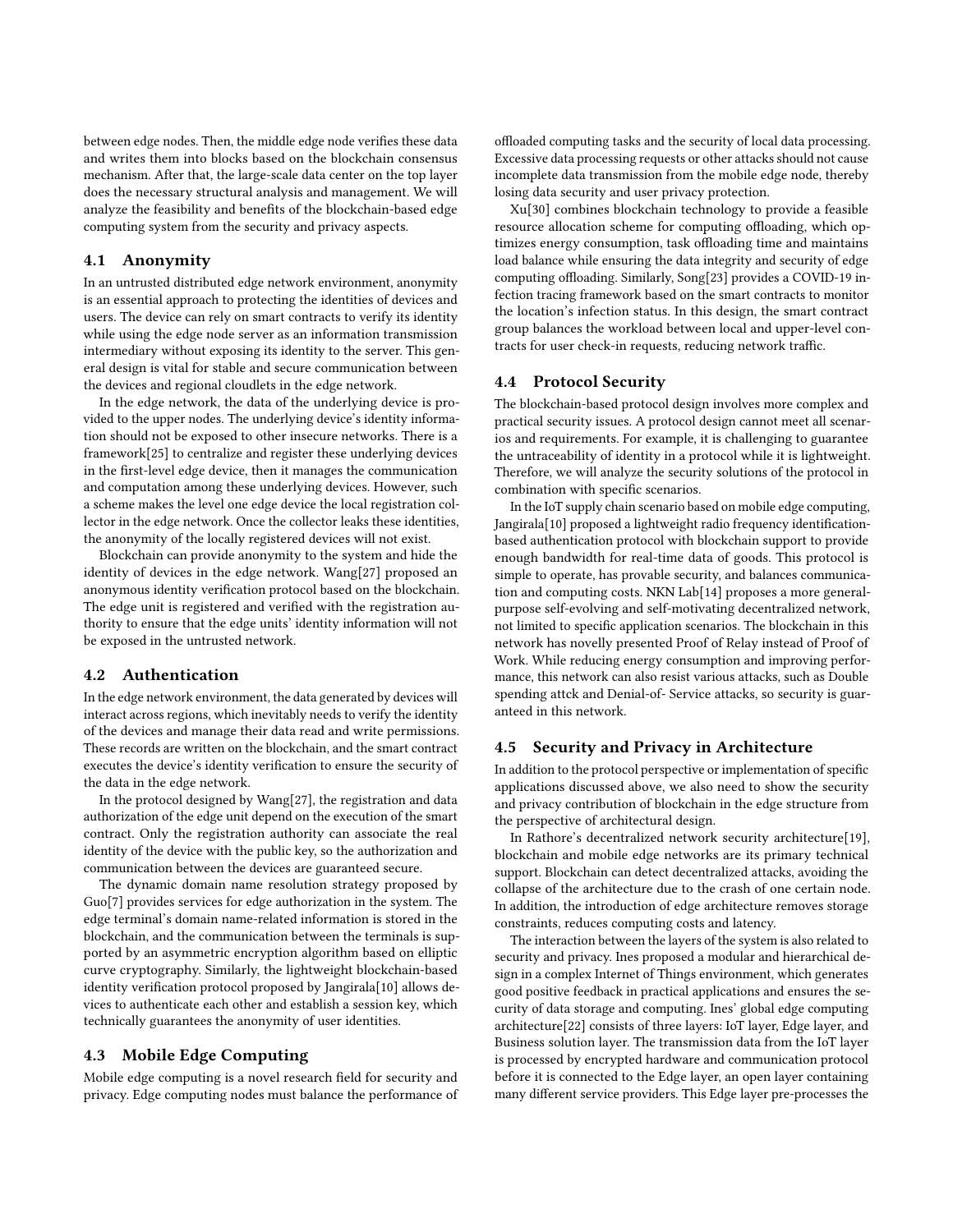raw data from IoT devices and transfers it to the Business solution layer. The use of blockchain ensures the data integrity transmitted through layers. At the business solution layer, the system verifies IoT devices' identity by smart contracts and extracts data from the blockchain database to establish a secure computing channel. Therefore, the three levels of security and privacy are guaranteed under the support of hardware and software protocols.

#### 4.6 Data Security

In this subsection, we present the advantages of blockchain-based edge networks from the perspective of the definition of data security and its case studies. The security of data is reflected in three aspects: confidentiality, integrity, and availability. In our scenario, these three aspects have more detailed definitions.

- Confidentiality: The data stored at the edge node must be encrypted and protected, and only users with the key can access the data.
- Integrity: In a distributed blockchain-based system, the consensus mechanism of the edge node data needs to resist attacks, such as 51% attacks and Sybil attacks. Data saved on nodes needs to be updated to the latest version within an acceptable time to ensure data consistency.
- Availability: Edge nodes should provide data access for edge devices and top layer cloud services at any time. Even if some nodes are shut down, the data can still be recovered on new edge nodes and provide access services.

4.6.1 Confidentiality. In addition to standard data encryption, we also need to consider the management of data read and write permissions and user identity authentication because illegal reads and writes are also a significant cause of data pollution.

Users need an efficient approach to imply identity authentication to access data in edge node. Ren[\[20\]](#page-5-29) proposed an identity authentication scheme for the trading system, where users' identity information is stored in the block for data consistency and not tamper. The trusted authentication method proposed by Shaoyong[\[7\]](#page-5-23) is based on the name resolution and authentication of edge computing nodes, and a caching strategy is designed to improve the performance of the system's authentication mechanism.

4.6.2 Integrity. The traditional consensus mechanism is proofof-work or proof-of-stake, which occupies a lot of computing resources. It is not practical and cost-effective to imply on edge devices and nodes with limited hardware performance. Therefore, the reputation of devices is an alternative method to determine if the device data be written into the block. For example, the vehicular edge network based on the blockchain[\[12\]](#page-5-30) is supported by reputation data sharing scheme to ensure high-quality data sharing between roadside units and vehicles. This design provided a three-weight subjective logic model to accurately manage vehicle reputation and solve the security problems of untrusted participants in the network and malicious data injection.

4.6.3 Availability. The heterogeneity of edge computing networks has profoundly affected the availability of data. It can unify the communication at different levels of the edge network through software support and hardware virtualization methods. Huan[\[35\]](#page-5-31) proposed the ALLSTAR ecosystem, which contains four subsystems

to accomplish this task. Heterogeneity-AS-code toolKIT (HASKIT) and CRoss-Edge seamless infrAstructure orchestration Framework (CREAF) focus on software perspective to establish a model to describe heterogeneous services and provide the relationship between levels Interface. HardWare chAracterized Function vIRtualization framework (WAFIR) focuses on the hardware perspective to unify the virtual environment of hardware. Service Ederation defined Trustworthy Inter-Chain platform (SETIC) is a blockchain-based subsystem to record user transactions and uses smart contracts to execute decentralized data management tasks automatically.

#### 4.7 User Privacy

The definition of user privacy in this work is: in the edge computing environment, data mining and cyber-attacks will not expose the user's identity and sensitive information[\[29\]](#page-5-32). Edge devices should control what data is shared at edge nodes, how to verify the validity of the data under the premise of encryption, and who else the data is shared with. We discuss the user privacy protection from the blockchain-based perspective of data encryption methods.

The native cryptography in the blockchain provides a digital signature for users to prove and verify the encrypted data without revealing the plain content, and Elliptic Curve Digital Signature Algorithm (ECDSA)[\[11\]](#page-5-33) is the typical one used on both Bitcoin and Ethereum platform. These native encryption mechanisms can meet the needs of general computing applications, but for applications such as industrial IoT sensing and outdoor drone data synchronization, lightweight and customized protocols are required to meet new scenarios requirements such as reducing computing costs for resource-limited IoT devices.

Except for those traditional encryption mechanisms to protect sensitive and private data, users can encrypt sensitive data and identities in the blockchain transaction system, achieving data security while providing privacy services. We consider removing identifiers and trajectory data is also an encryption approach to protect user privacy. Before publishing the source data, identifiers and sensitive data that can infer users' identities should be removed or added with noise. Nowadays, social media are very popular, and users activities are logged on those platforms and analyzed by third parties. Even users' true identities are hidden, and they can be tagged with particular id numbers for analysis. Each user's activity has a unique pattern to be exposed to even though their true identities are hidden. Another potential challenge comes with this encryption approach. If source data is strongly anonymous, its usability will be lower, and the information is lost. Blockchain provides a balanced option on the encryption of sensitive data and its usability. Keke[\[6\]](#page-5-34) designed the smart grid's operating architecture. He mapped the grid's network nodes to the blockchain and edge computing network and used pseudo-names to mark users to avoid revealing their real identities.

# 5 CHALLENGES AND FUTURE RESEARCH DIRECTIONS.

Although blockchain technology provides solutions to the challenges of edge computing from many aspects, the combination of the two fields still has potential issues and new research areas for us to explore.